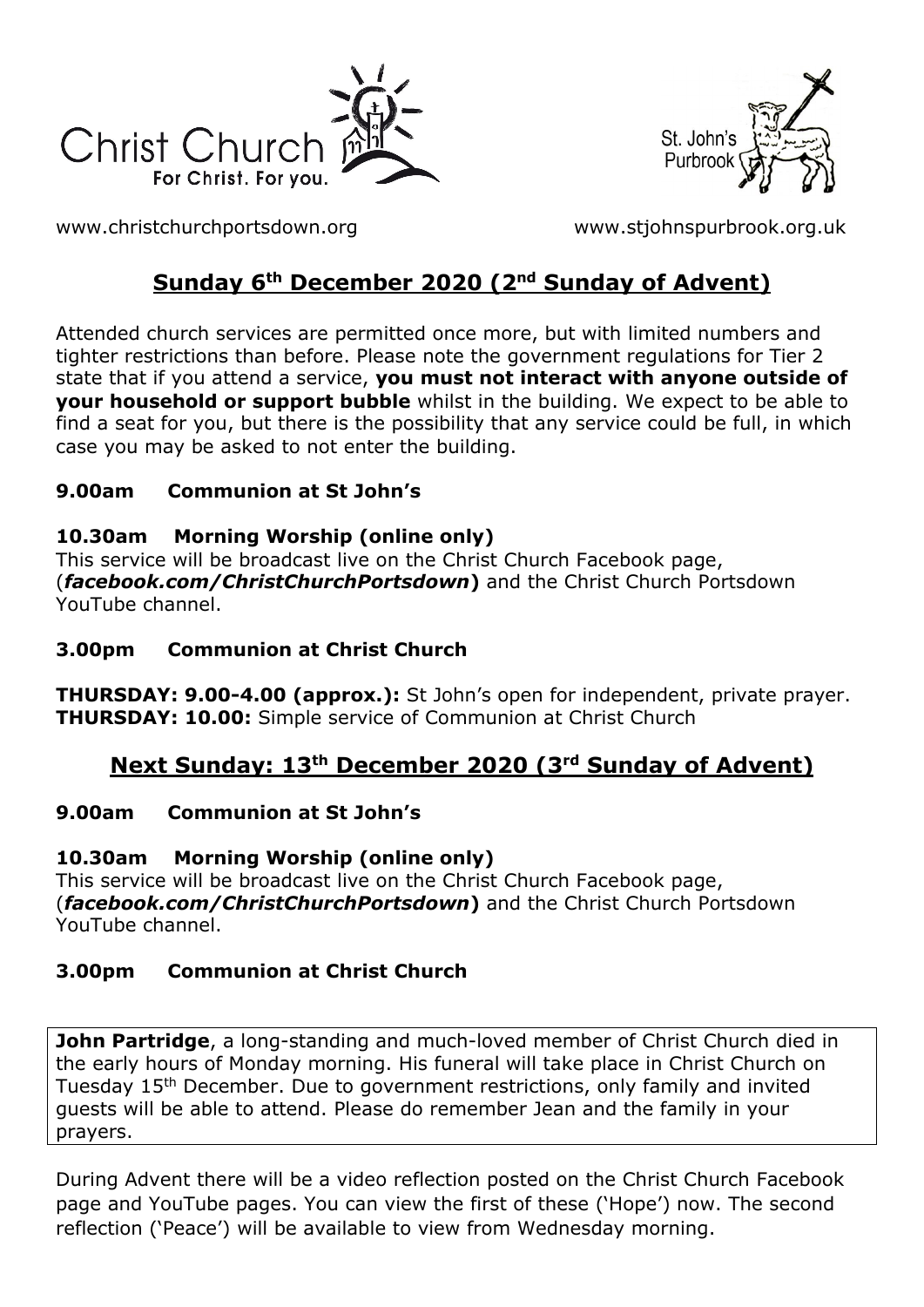#### **Christmas Services**

The celebration of Christmas in our churches will be very different this year. The situation is fluid, but current plans are:

#### **Sunday 20th December**

9.00am Service of Christmas Readings at St John's 10.30am Service of Christmas Readings online 3.00pm Service of Christmas Readings at Christ Church

#### **Christmas Eve**

St John's open for individual private prayer all day culminating in: 5.00pm Communion for Christmas Eve at St John's 7.30pm Communion for Christmas Eve at Christ Church

#### **Christmas Day**

Online service for Christmas Day available to view from 8.00am 8.00am Christmas Day Communion at St John's 10.00am Christmas Day Communion at Christ Church

**Carol Service:** We will not be permitted to sing at any of our indoor services. However, we are investigating the practicality of holding a simple carol service in the car park at St John's.

#### **CHRIST CHURCH NORTH DRIVEWAY**

Although the PCC is ready to commence this work, and the Faculty permission has been received from the Diocese, the process in obtaining planning permission from Portsmouth City Council is proving slow. Therefore the full project will not take place for several months. With this in mind, the PCC has instructed L A Kattenhorn & Partners Ltd to carry out a temporary project to create a safe walkway on the north drive, adjacent to the handrail. This work is scheduled for  $17<sup>th</sup>$  December. From that date it will not be possible for vehicles to use the north drive (until the full project is completed). At the same time, the shingle on the south drive will be replenished. CONTACTS

| <b>CUNTACIS</b>     |                                            |
|---------------------|--------------------------------------------|
| <b>Vicar</b>        | <b>Revd Andy Wilson</b> (day off Monday)   |
|                     | vicar@christchurchportsdown.org            |
|                     | purbrookvicar@gmail.com                    |
| <b>Associate</b>    | <b>Revd Laura Cameron</b>                  |
| <b>Minister</b>     | revdlauracameron@gmail.com                 |
| <b>Curate</b>       | <b>Revd Matt Grove</b> (day off Friday)    |
|                     | matt.grove@christchurchportsdown.org       |
| <b>Churchwarden</b> | <b>Bill Jeffery</b>                        |
| <b>SJP</b>          | purbrookchurch@gmail.com                   |
| <b>Churchwarden</b> | <b>Stephen Anderson</b>                    |
| <b>CCP</b>          | stephen.anderson@christchurchportsdown.org |
| <b>Churchwarden</b> | <b>Karina Golledge</b>                     |
| <b>CCP</b>          | thegolledges@btinternet.com                |
| Administrator       | <b>Emma Evans</b>                          |
|                     | parish.office@christchurchportsdown.org    |
| <b>Hall Manager</b> | Jacqui Wilson                              |
| <b>CCP</b>          | hall.manager@christchurchportsdown.org     |
| Website             | <b>Matt Doe</b>                            |
|                     | webmaster@christchurchportsdown.org        |
|                     |                                            |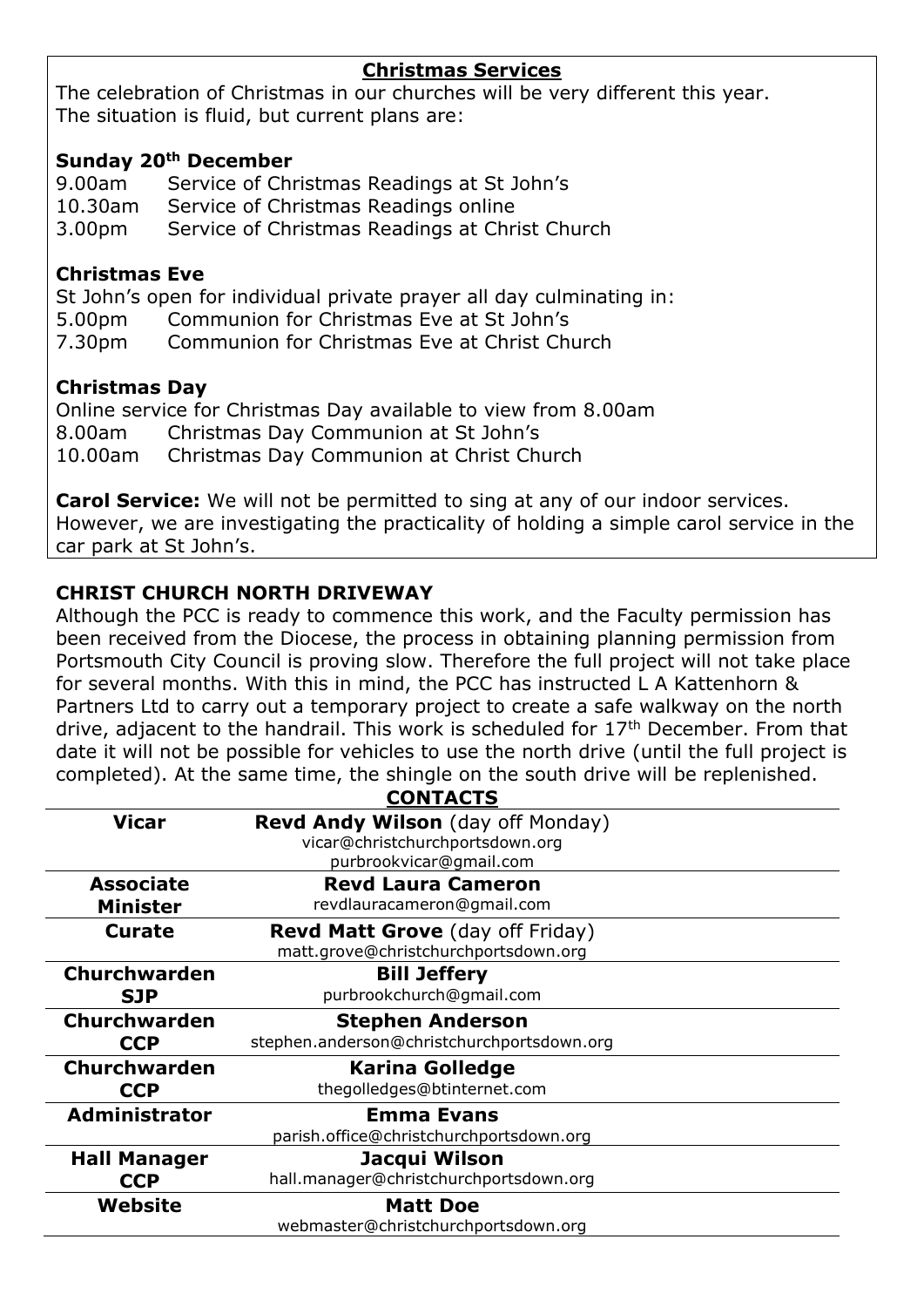# **Sunday 6 December 2020**

2nd Sunday of Advent

# **Collect**

Almighty God, purify our hearts and minds, that when your Son Jesus Christ comes again as judge and saviour we may be ready to receive him, who is our Lord and our God. Amen.

### **Isaiah 40:1–11**

40Comfort, O comfort my people, says your God. <sup>2</sup> Speak tenderly to Jerusalem, and cry to her that she has served her term, that her penalty is paid, that she has received from the Lord's hand double for all her sins. <sup>3</sup> A voice cries out: 'In the wilderness prepare the way of the Lord, make straight in the desert a highway for our God.  $4$  Every valley shall be lifted up, and every mountain and hill be made low; the uneven ground shall become level, and the rough places a plain. <sup>5</sup> Then the glory of the Lord shall be revealed, and all people shall see it together, for the mouth of the Lord has spoken.' <sup>6</sup> A voice says, 'Cry out!' And I said, 'What shall I cry?' All people are grass, their constancy is like the flower of the field.  $<sup>7</sup>$  The grass withers, the flower fades,</sup> when the breath of the Lord blows upon it; surely the people are grass.  $8$  The grass withers, the flower fades; but the word of our God will stand for ever.  $9$  Get you up to a high mountain, O Zion, herald of good tidings; lift up your voice with strength, O Jerusalem, herald of good tidings, lift it up, do not fear; say to the cities of Judah, 'Here is your God!' <sup>10</sup> See, the Lord God comes with might, and his arm rules for him; his reward is with him, and his recompense before him. <sup>11</sup> He will feed his flock like a shepherd; he will gather the lambs in his arms, and carry them in his bosom, and gently lead the mother sheep.

#### **85:8–13**

<sup>8</sup> I will listen to what the Lord God will say, for he shall speak peace to his people and to the faithful, that they turn not again to folly. <sup>9</sup> Truly, his salvation is near to those who fear him, that his glory may dwell in our land.  $10$  Mercy and truth are met together, righteousness and peace have kissed each other; <sup>11</sup> Truth shall spring up from the earth and righteousness look down from heaven. <sup>12</sup> The Lord will indeed give all that is good, and our land will yield its increase. <sup>13</sup> Righteousness shall go before him and direct his steps in the way.